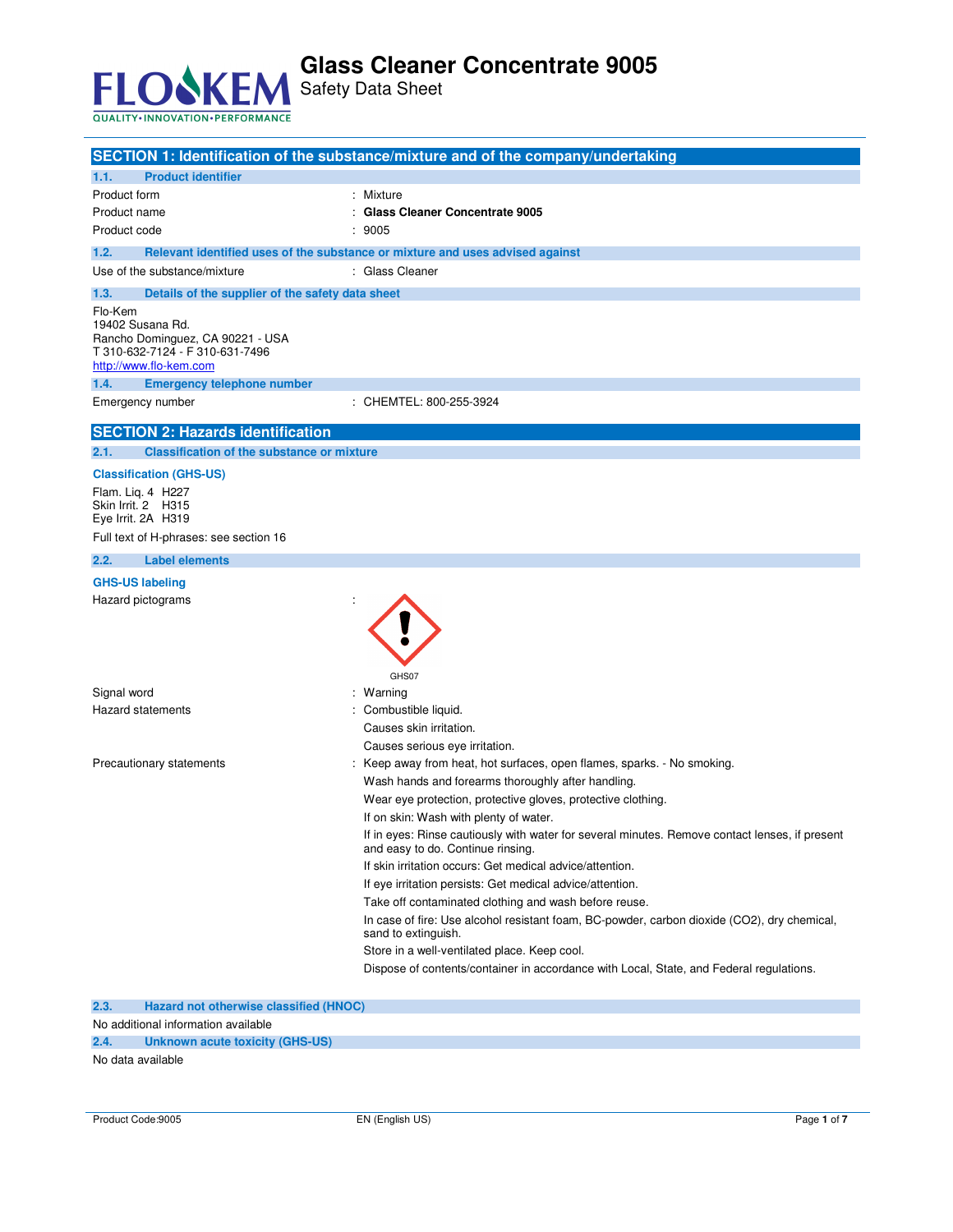Safety Data Sheet

# **SECTION 3: Composition/information on ingredients**

**3.1. Substance** 

Not applicable

**(NOTE: If component displays the \* (asterisk) symbol, the following statement applies.)** 

**\*Chemical name, CAS number and/or exact concentration have been withheld as a trade secret** 

Full text of H-phrases: see section 16

#### **3.2. Mixture**

| <b>Name</b>     | <b>Product identifier</b> | $\%$      | <b>Classification (GHS-US)</b>                                                                                                                                                                                   |
|-----------------|---------------------------|-----------|------------------------------------------------------------------------------------------------------------------------------------------------------------------------------------------------------------------|
| 2-butoxyethanol | (CAS No) 111-76-2         | $10 - 15$ | Flam. Lig. 4, H227<br>Acute Tox. 4 (Oral), H302<br>Acute Tox. 3 (Dermal), H311<br>Acute Tox. 3 (Inhalation), H331<br>Acute Tox. 4 (Inhalation:dust, mist),<br>H332<br>Skin Irrit. 2, H315<br>Eye Irrit. 2A, H319 |
| 2-propanol      | (CAS No) 67-63-0          | $1 - 5$   | Flam. Lig. 2, H225<br>Eye Irrit. 2A, H319<br>STOT SE 3, H336                                                                                                                                                     |

**(NOTE: If component displays the \* (asterisk) symbol, the following statement applies.)** 

**\*Chemical name, CAS number and/or exact concentration have been withheld as a trade secret**

| <b>SECTION 4: First aid measures</b>                                |                                                                                                                                                                                                 |
|---------------------------------------------------------------------|-------------------------------------------------------------------------------------------------------------------------------------------------------------------------------------------------|
| <b>Description of first aid measures</b><br>4.1.                    |                                                                                                                                                                                                 |
| First-aid measures general                                          | : Never give anything by mouth to an unconscious person. If you feel unwell, seek medical<br>advice (show the label where possible).                                                            |
| First-aid measures after inhalation                                 | : If breathing is difficult, remove victim to fresh air and keep at rest in a position comfortable for<br>breathing. If you feel unwell, seek medical advice.                                   |
| First-aid measures after skin contact                               | : If skin irritation or rash occurs: Wash with plenty of soap and water. Wash contaminated<br>clothing before reuse. If skin irritation persists, get medical attention.                        |
| First-aid measures after eye contact                                | : IF IN EYES: Rinse cautiously with water for several minutes. Remove contact lenses, if present<br>and easy to do. Continue rinsing. If eye irritation persists: Get medical advice/attention. |
| First-aid measures after ingestion                                  | : Rinse mouth. Do NOT induce vomiting. Obtain emergency medical attention.                                                                                                                      |
| 4.2.<br>Most important symptoms and effects, both acute and delayed |                                                                                                                                                                                                 |
| Symptoms/injuries                                                   | : Not expected to present a significant hazard under anticipated conditions of normal use. If you<br>feel unwell, seek medical advice.                                                          |
| Symptoms/injuries after skin contact                                | : Causes skin irritation.                                                                                                                                                                       |
| Symptoms/injuries after eye contact                                 | : Causes serious eye irritation.                                                                                                                                                                |
| Symptoms/injuries after ingestion                                   | : FOLLOWING SYMPTOMS MAY APPEAR LATER: Irritation of the gastric/intestinal mucosa.<br>Irritation of the oral mucous membranes. Nausea.                                                         |

### **4.3. Indication of any immediate medical attention and special treatment needed**

No additional information available

|                   | <b>SECTION 5: Firefighting measures</b>                             |                                                                                                                                                                      |
|-------------------|---------------------------------------------------------------------|----------------------------------------------------------------------------------------------------------------------------------------------------------------------|
| 5.1.              | <b>Extinguishing media</b>                                          |                                                                                                                                                                      |
|                   | Suitable extinguishing media                                        | : Alcohol-resistant foam. BC powder. Carbon dioxide. Dry chemical powder. Sand/earth.                                                                                |
|                   | Unsuitable extinguishing media                                      | : Do not use a heavy water stream.                                                                                                                                   |
| 5.2.              | Special hazards arising from the substance or mixture               |                                                                                                                                                                      |
|                   | No additional information available                                 |                                                                                                                                                                      |
| 5.3.              | <b>Advice for firefighters</b>                                      |                                                                                                                                                                      |
|                   | Firefighting instructions                                           | : Use water spray or fog for cooling exposed containers. Exercise caution when fighting any<br>chemical fire. Prevent fire-fighting water from entering environment. |
|                   | Protection during firefighting                                      | : Do not enter fire area without proper protective equipment, including respiratory protection.                                                                      |
| Other information |                                                                     | Although product has a flash point $\langle 200^\circ \text{F}$ , it is an aqueous solution and does not sustain<br>combustion.                                      |
|                   | <b>SECTION 6: Accidental release measures</b>                       |                                                                                                                                                                      |
| 6.1.              | Personal precautions, protective equipment and emergency procedures |                                                                                                                                                                      |
|                   | General measures                                                    | : Keep away from heat, hot surfaces, sparks, open flames and other ignition sources. No<br>smoking. Isolate from fire, if possible, without unnecessary risk.        |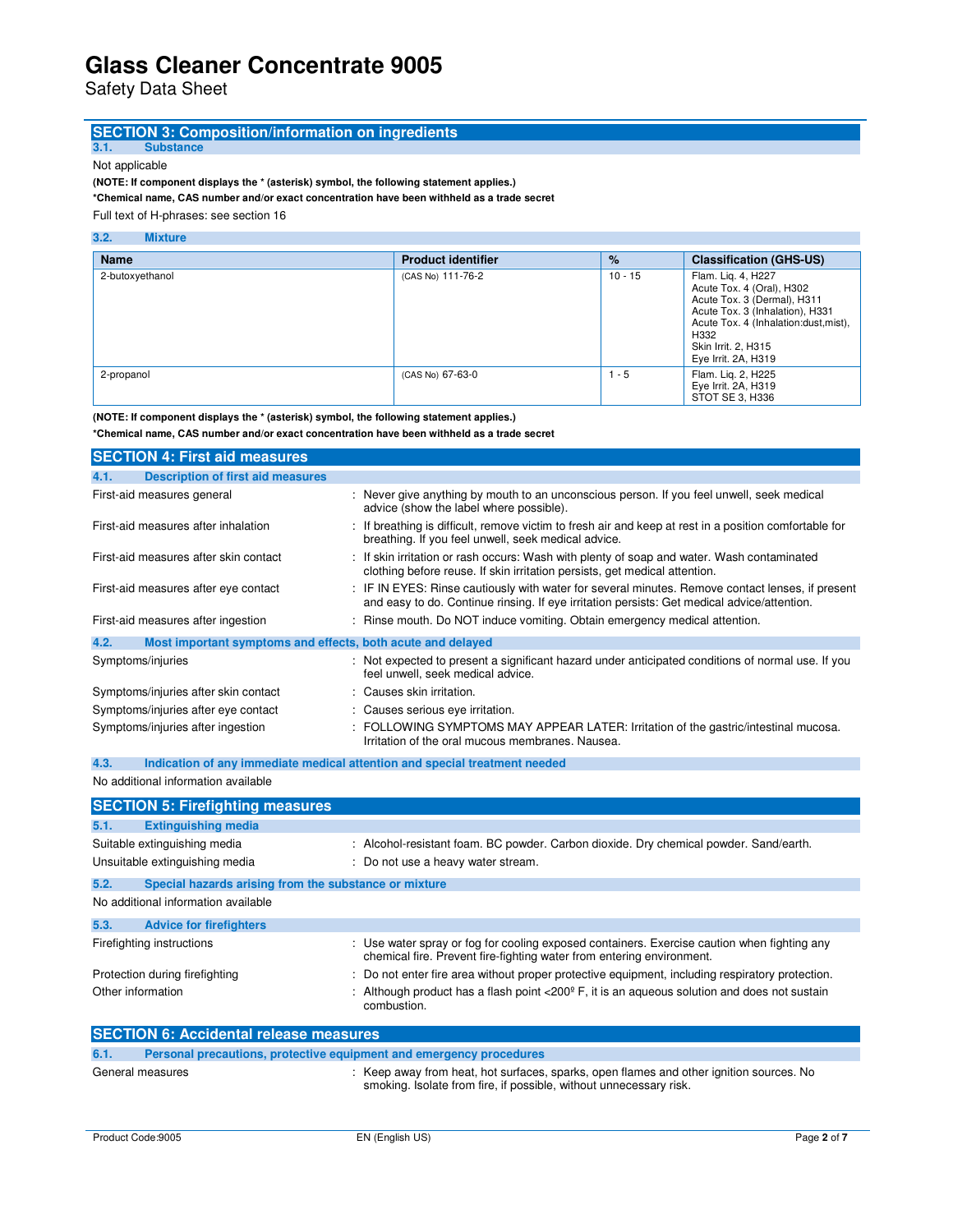Safety Data Sheet

| 6.1.1.<br>For non-emergency personnel                                |                                                                                                                                                                                                                                                                                                                                                                                                                                                                                                 |
|----------------------------------------------------------------------|-------------------------------------------------------------------------------------------------------------------------------------------------------------------------------------------------------------------------------------------------------------------------------------------------------------------------------------------------------------------------------------------------------------------------------------------------------------------------------------------------|
| Protective equipment                                                 | Protective goggles.                                                                                                                                                                                                                                                                                                                                                                                                                                                                             |
|                                                                      | Protective gloves.                                                                                                                                                                                                                                                                                                                                                                                                                                                                              |
|                                                                      | Protective clothing.                                                                                                                                                                                                                                                                                                                                                                                                                                                                            |
| <b>Emergency procedures</b>                                          | Evacuate unnecessary personnel.                                                                                                                                                                                                                                                                                                                                                                                                                                                                 |
| 6.1.2.<br>For emergency responders                                   |                                                                                                                                                                                                                                                                                                                                                                                                                                                                                                 |
| Protective equipment                                                 | Equip cleanup crew with proper protection.                                                                                                                                                                                                                                                                                                                                                                                                                                                      |
| Emergency procedures                                                 | Ventilate area.                                                                                                                                                                                                                                                                                                                                                                                                                                                                                 |
| 6.2.<br><b>Environmental precautions</b>                             |                                                                                                                                                                                                                                                                                                                                                                                                                                                                                                 |
|                                                                      | Prevent entry to sewers and public waters. Notify authorities if liquid enters sewers or public waters.                                                                                                                                                                                                                                                                                                                                                                                         |
| 6.3.<br>Methods and material for containment and cleaning up         |                                                                                                                                                                                                                                                                                                                                                                                                                                                                                                 |
| For containment                                                      | : Contain released substance, pump into suitable containers. Plug the leak, cut off the supply.                                                                                                                                                                                                                                                                                                                                                                                                 |
| Methods for cleaning up                                              | Soak up spills with inert solids, such as clay or diatomaceous earth as soon as possible. Collect<br>spillage. Store away from other materials. Wash down leftovers with plenty of water. Wash<br>clothing and equipment after handling.                                                                                                                                                                                                                                                        |
| <b>Reference to other sections</b><br>6.4.                           |                                                                                                                                                                                                                                                                                                                                                                                                                                                                                                 |
| See Heading 8. Exposure controls and personal protection.            |                                                                                                                                                                                                                                                                                                                                                                                                                                                                                                 |
| <b>SECTION 7: Handling and storage</b>                               |                                                                                                                                                                                                                                                                                                                                                                                                                                                                                                 |
| <b>Precautions for safe handling</b><br>7.1.                         |                                                                                                                                                                                                                                                                                                                                                                                                                                                                                                 |
| Precautions for safe handling                                        | : Do not get in eyes, on skin, or on clothing. Do not breathe mist, vapors. Ensure good ventilation<br>of the work station. Keep away from heat, hot surfaces, sparks, open flames and other ignition<br>sources. No smoking. Observe normal hygiene standards. Provide good ventilation in process<br>area to prevent formation of vapor. Provide local exhaust or general room ventilation. Use only<br>outdoors or in a well-ventilated area. Use personal protective equipment as required. |
| Hygiene measures                                                     | Do not eat, drink or smoke when using this product. Wash contaminated clothing before reuse.<br>Wash hands and forearms thoroughly after handling. Wash hands and other exposed areas<br>with mild soap and water before eating, drinking or smoking and when leaving work.                                                                                                                                                                                                                     |
| 7.2.<br>Conditions for safe storage, including any incompatibilities |                                                                                                                                                                                                                                                                                                                                                                                                                                                                                                 |
| <b>Technical measures</b>                                            | : Provide local exhaust or general room ventilation. Comply with applicable regulations.                                                                                                                                                                                                                                                                                                                                                                                                        |
| Incompatible products                                                | Oxidizing agent.                                                                                                                                                                                                                                                                                                                                                                                                                                                                                |
| Storage area                                                         | Store in a cool, dry well-ventilated area. Keep container tightly closed when not in use.                                                                                                                                                                                                                                                                                                                                                                                                       |

### **SECTION 8: Exposure controls/personal protection**

### **8.1. Control parameters**

| 2-propanol (67-63-0)             |                                      |                        |  |  |  |
|----------------------------------|--------------------------------------|------------------------|--|--|--|
| <b>ACGIH</b>                     | ACGIH TWA (ppm)                      | 200 ppm                |  |  |  |
| <b>ACGIH</b>                     | ACGIH STEL (ppm)                     | 200 ppm                |  |  |  |
| <b>OSHA</b>                      | OSHA PEL (TWA) (mg/m <sup>3</sup> )  | 980 mg/m $3$           |  |  |  |
| <b>OSHA</b>                      | OSHA PEL (TWA) (ppm)                 | $400$ ppm              |  |  |  |
| <b>OSHA</b>                      | OSHA PEL (STEL) (mg/m <sup>3</sup> ) | 1225 mg/m <sup>3</sup> |  |  |  |
| <b>OSHA</b>                      | OSHA PEL (STEL) (ppm)                | 500 ppm                |  |  |  |
| 2-butoxyethanol (111-76-2)       |                                      |                        |  |  |  |
| <b>ACGIH</b>                     | ACGIH TWA (ppm)                      | 20 ppm                 |  |  |  |
| <b>ACGIH</b>                     | ACGIH STEL (ppm)                     | 20 ppm                 |  |  |  |
| <b>OSHA</b>                      | OSHA PEL (TWA) (mg/m <sup>3</sup> )  | 97 mg/m $3$            |  |  |  |
| <b>OSHA</b>                      | OSHA PEL (TWA) (ppm)                 | 20 ppm                 |  |  |  |
| 8.2.<br><b>Exposure controls</b> |                                      |                        |  |  |  |
| Personal protective equipment    | : Avoid all unnecessary exposure.    |                        |  |  |  |
| <b>Lland protootion</b>          | $\cdot$ More protootive aloves       |                        |  |  |  |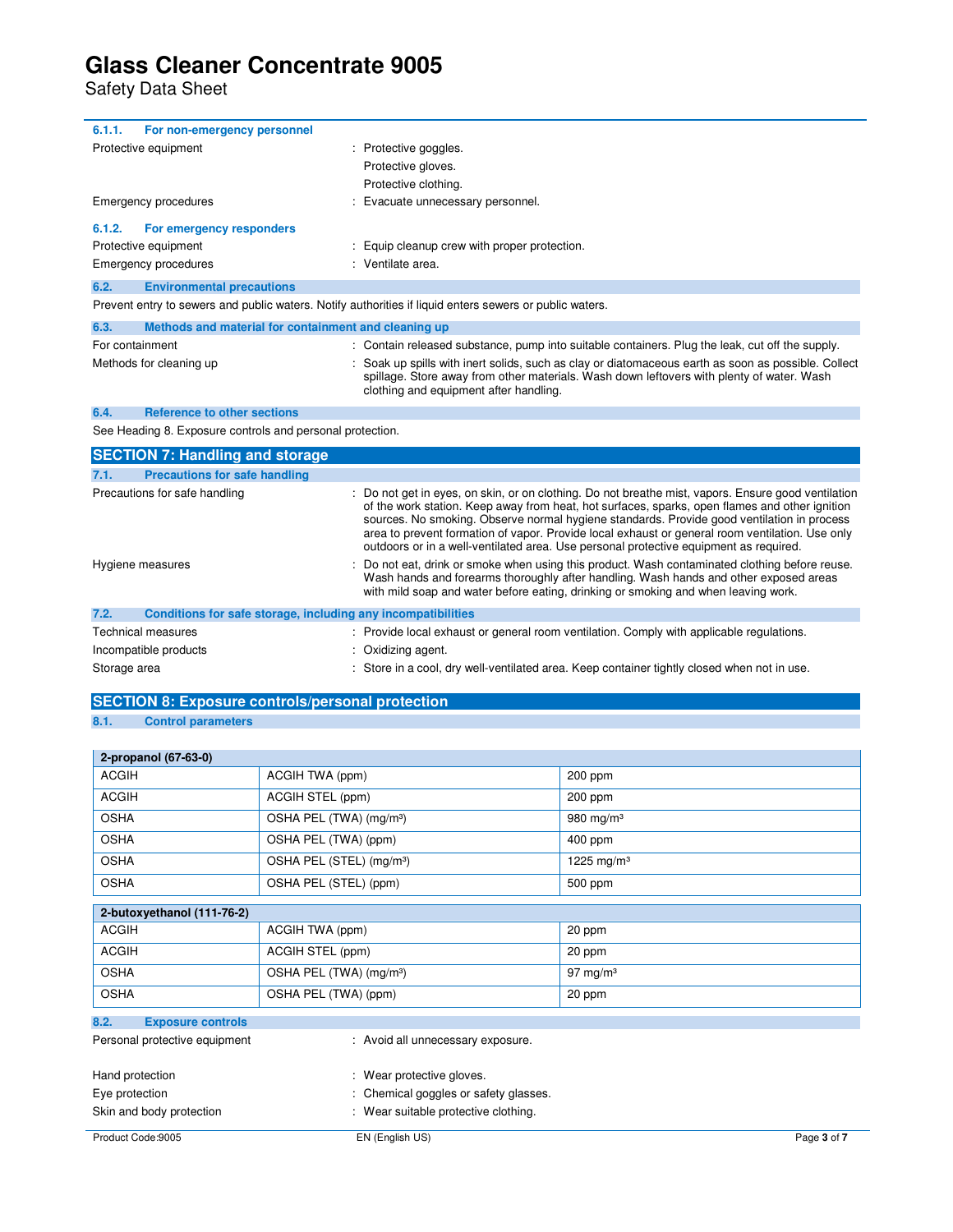Safety Data Sheet

| Respiratory protection           | : Where exposure through inhalation may occur from use, respiratory protection equipment is<br>recommended. In case of insufficient ventilation, wear suitable respiratory equipment. |
|----------------------------------|---------------------------------------------------------------------------------------------------------------------------------------------------------------------------------------|
| Other information                | : When using, do not eat, drink or smoke.                                                                                                                                             |
| Appropriate engineering controls | : Handle in accordance with good industrial hygiene and safety practice. Wash hands before<br>breaks and at the end of workday.                                                       |

| <b>SECTION 9: Physical and chemical properties</b>            |                        |  |  |  |
|---------------------------------------------------------------|------------------------|--|--|--|
| Information on basic physical and chemical properties<br>9.1. |                        |  |  |  |
| Physical state                                                | : Liquid               |  |  |  |
| Color                                                         | Clear blue<br>٠        |  |  |  |
| Odor                                                          | Alcohol                |  |  |  |
| Odor threshold                                                | No data available      |  |  |  |
| pH                                                            | 8 - 9                  |  |  |  |
| Melting point                                                 | No data available      |  |  |  |
| Freezing point                                                | No data available      |  |  |  |
| Boiling point                                                 | $>212$ °F              |  |  |  |
| Flash point                                                   | : $>140$ F             |  |  |  |
| Relative evaporation rate (butyl acetate=1)                   | No data available      |  |  |  |
| Flammability (solid, gas)                                     | No data available      |  |  |  |
| <b>Explosive limits</b>                                       | No data available      |  |  |  |
| Vapor pressure                                                | No data available      |  |  |  |
| Vapor density                                                 | No data available      |  |  |  |
| Specific Gravity @ 77º F                                      | $0.985 - 1.005$        |  |  |  |
| Solubility                                                    | Soluble in water.      |  |  |  |
| Partition Coefficient n-Octanol-Water                         | No data available      |  |  |  |
| Auto-ignition temperature                                     | No data available      |  |  |  |
| Decomposition temperature                                     | No data available      |  |  |  |
| Viscosity                                                     | No data available      |  |  |  |
| <b>Other information</b><br>9.2.                              |                        |  |  |  |
| VOC content                                                   | : $< 110$ g/l CARB VOC |  |  |  |
| <b>SECTION 10: Stability and reactivity</b>                   |                        |  |  |  |
| 10.1.<br><b>Reactivity</b>                                    |                        |  |  |  |
| No additional information available                           |                        |  |  |  |

| 10.2.            | <b>Chemical stability</b>                                     |  |  |  |  |
|------------------|---------------------------------------------------------------|--|--|--|--|
|                  | Stable under recommended conditions.                          |  |  |  |  |
| 10.3.            | <b>Possibility of hazardous reactions</b>                     |  |  |  |  |
| Not established. |                                                               |  |  |  |  |
| 10.4.            | <b>Conditions to avoid</b>                                    |  |  |  |  |
|                  | Extremely high or low temperatures. Heat. Open flame. Sparks. |  |  |  |  |
| 10.5.            | Incompatible materials                                        |  |  |  |  |
| Oxidizers.       |                                                               |  |  |  |  |
| 10.6.            | <b>Hazardous decomposition products</b>                       |  |  |  |  |

Carbon monoxide. Carbon dioxide. Sulfur oxides.

| <b>SECTION 11: Toxicological information</b>  |                                                                                                    |  |  |
|-----------------------------------------------|----------------------------------------------------------------------------------------------------|--|--|
| Information on toxicological effects<br>11.1. |                                                                                                    |  |  |
| Acute toxicity                                | : Not classified                                                                                   |  |  |
| 2-propanol (67-63-0)                          |                                                                                                    |  |  |
| LD50 oral rat                                 | 5045 mg/kg (Rat: OECD 401: Acute Oral Toxicity: Experimental value: 5840 mg/kg<br>bodyweight; Rat) |  |  |
| LD50 dermal rabbit                            | 12870 mg/kg (Rabbit; Experimental value; Equivalent or similar to OECD 402; 16.4; Rabbit)          |  |  |
| LC50 inhalation rat (mg/l)                    | 73 mg/l/4h (Rat)                                                                                   |  |  |
| Product Code: 9005                            | Page 4 of 7<br>EN (English US)                                                                     |  |  |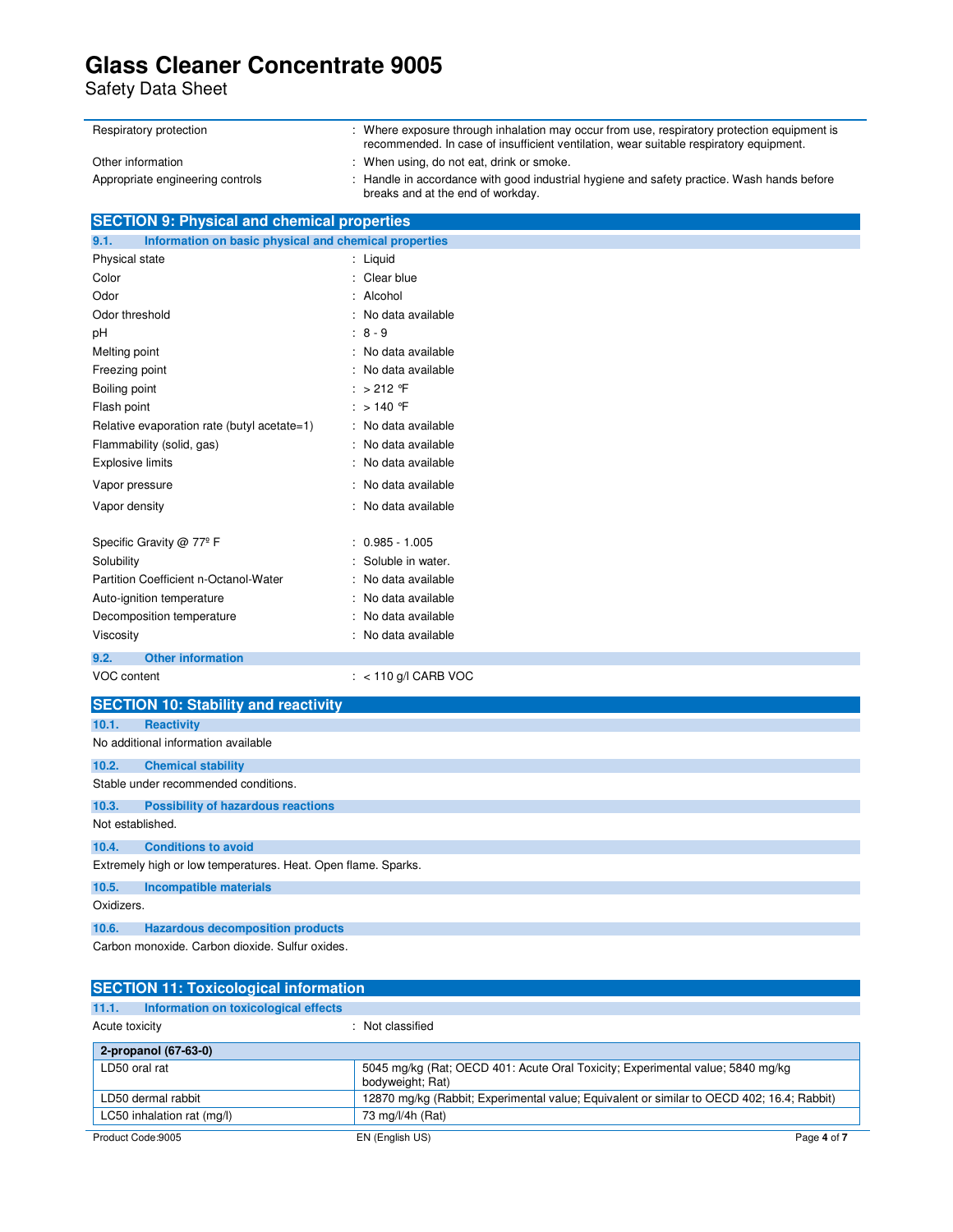Safety Data Sheet

| 2-propanol (67-63-0)                                   |                                                                                                                                                                             |
|--------------------------------------------------------|-----------------------------------------------------------------------------------------------------------------------------------------------------------------------------|
| ATE US (oral)                                          | 5045.000 mg/kg body weight                                                                                                                                                  |
| ATE US (dermal)                                        | 12870.000 mg/kg body weight                                                                                                                                                 |
| ATE US (vapors)                                        | 73.000 mg/l/4h                                                                                                                                                              |
| ATE US (dust, mist)                                    | 73.000 mg/l/4h                                                                                                                                                              |
| 2-butoxyethanol (111-76-2)                             |                                                                                                                                                                             |
| LD50 oral rat                                          | 530 mg/kg (Rat; Equivalent or similar to OECD 401; Literature study; 1746 mg/kg bodyweight;<br>Rat: Experimental value)                                                     |
| LD50 dermal rat                                        | > 2000 mg/kg body weight (Rat; Experimental value; OECD 402: Acute Dermal Toxicity)                                                                                         |
| LD50 dermal rabbit                                     | 435 mg/kg body weight (Rabbit; Experimental value; OECD 402: Acute Dermal Toxicity; 435<br>mg/kg bodyweight; Rabbit; Weight of evidence; Equivalent or similar to OECD 402) |
| LC50 inhalation rat (mg/l)                             | 2.17 mg/l/4h (Rat; Experimental value; 2.35 mg/l/4h; Rat; Experimental value)                                                                                               |
| LC50 inhalation rat (ppm)                              | 450-486, Rat; Weight of evidence                                                                                                                                            |
| ATE US (oral)                                          | 530.000 mg/kg body weight                                                                                                                                                   |
| ATE US (dermal)                                        | 435.000 mg/kg body weight                                                                                                                                                   |
| ATE US (gases)                                         | 700.000 ppmV/4h                                                                                                                                                             |
| ATE US (vapors)                                        | 2.170 mg/l/4h                                                                                                                                                               |
| ATE US (dust, mist)                                    | 2.170 mg/l/4h                                                                                                                                                               |
| Skin corrosion/irritation                              | : Causes skin irritation.                                                                                                                                                   |
|                                                        | pH: 8 - 9                                                                                                                                                                   |
| Serious eye damage/irritation                          | : Causes serious eye irritation.                                                                                                                                            |
|                                                        | pH: 8 - 9                                                                                                                                                                   |
| Respiratory or skin sensitization                      | : Not classified                                                                                                                                                            |
| Germ cell mutagenicity                                 | : Not classified                                                                                                                                                            |
|                                                        | Based on available data, the classification criteria are not met                                                                                                            |
| Carcinogenicity                                        | : Not classified                                                                                                                                                            |
| 2-propanol (67-63-0)                                   |                                                                                                                                                                             |
| IARC group                                             | 3 - Not Classifiable                                                                                                                                                        |
| 2-butoxyethanol (111-76-2)                             |                                                                                                                                                                             |
| IARC group                                             | 3 - Not Classifiable                                                                                                                                                        |
| Reproductive toxicity                                  | : Not classified                                                                                                                                                            |
|                                                        | Based on available data, the classification criteria are not met                                                                                                            |
| Specific target organ toxicity (single exposure)       | : Not classified                                                                                                                                                            |
| Specific target organ toxicity (repeated<br>exposure)  | : Not classified                                                                                                                                                            |
| Aspiration hazard                                      | : Not classified                                                                                                                                                            |
| Potential Adverse human health effects and<br>symptoms | Based on available data, the classification criteria are not met                                                                                                            |
| Symptoms/injuries after skin contact                   | : Causes skin irritation.                                                                                                                                                   |
| Symptoms/injuries after eye contact                    | Causes serious eye irritation.                                                                                                                                              |
| Symptoms/injuries after ingestion                      | FOLLOWING SYMPTOMS MAY APPEAR LATER: Irritation of the gastric/intestinal mucosa.                                                                                           |
|                                                        | Irritation of the oral mucous membranes. Nausea.                                                                                                                            |

### **SECTION 12: Ecological information**

**12.1. Toxicity** 

| 2-propanol (67-63-0)       |                                                              |             |
|----------------------------|--------------------------------------------------------------|-------------|
| LC50 fish 1                | 4200 mg/l (96 h; Rasbora heteromorpha; Flow-through system)  |             |
| EC50 Daphnia 1             | $> 10000$ mg/l (48 h; Daphnia magna)                         |             |
| LC50 fish 2                | 9640 mg/l (96 h; Pimephales promelas; Lethal)                |             |
| EC50 Daphnia 2             | 13299 mg/l (48 h; Daphnia magna)                             |             |
| Threshold limit algae 1    | > 1000 mg/l (72 h; Scenedesmus subspicatus; Growth rate)     |             |
| Threshold limit algae 2    | 1800 mg/l (72 h; Algae; Cell numbers)                        |             |
| 2-butoxyethanol (111-76-2) |                                                              |             |
| LC50 fish 1                | 116 ppm (96 h; Cyprinodon variegatus; Nominal concentration) |             |
| EC50 Daphnia 1             | 1700 mg/l (48 h; Daphnia sp.; Nominal concentration)         |             |
| LC50 fish 2                | 1341 ppm (96 h; Lepomis macrochirus)                         |             |
| Product Code: 9005         | EN (English US)                                              | Page 5 of 7 |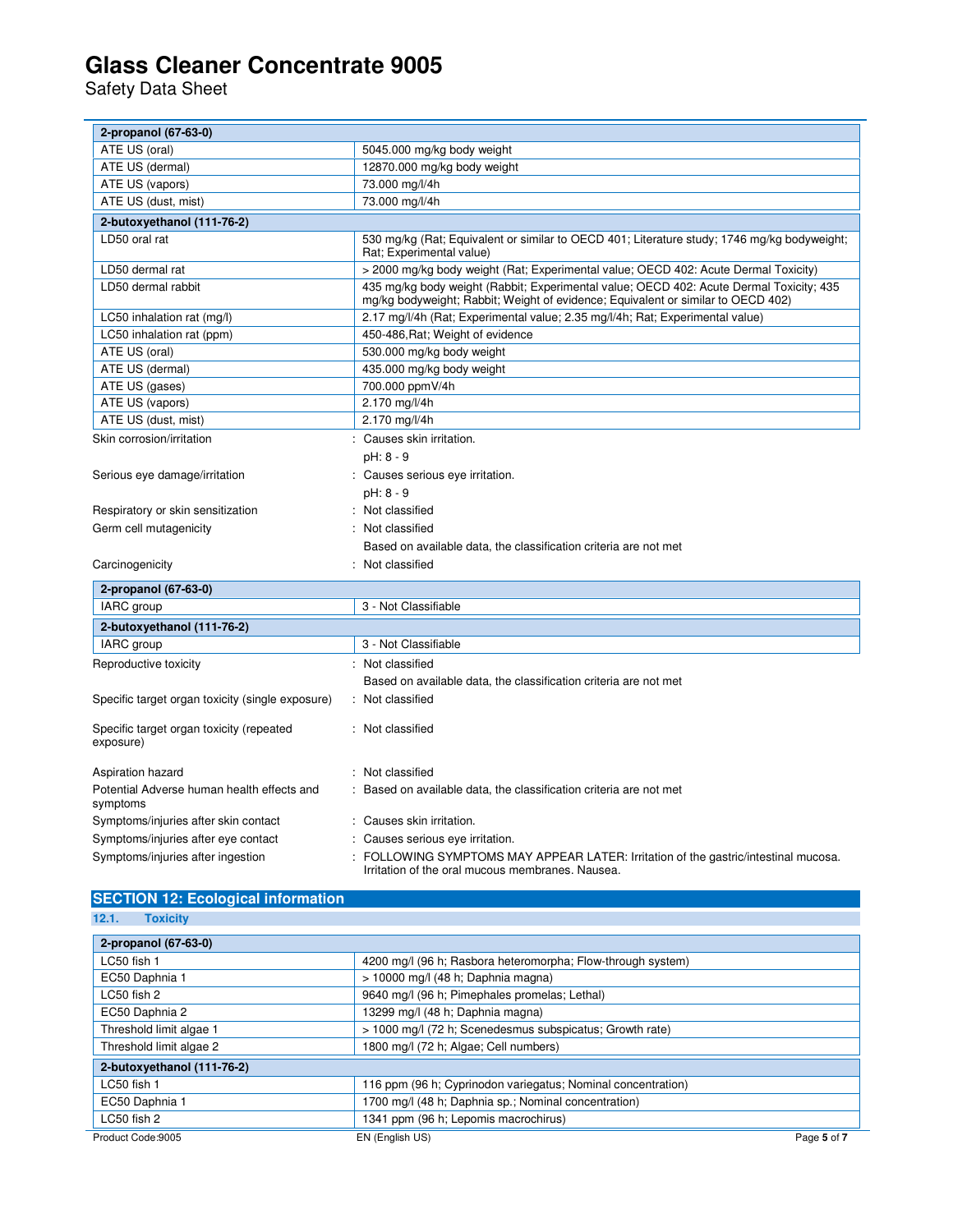Safety Data Sheet

| 2-butoxyethanol (111-76-2)                    |                                                                                                                                                                            |  |
|-----------------------------------------------|----------------------------------------------------------------------------------------------------------------------------------------------------------------------------|--|
| EC50 Daphnia 2                                | 1720 mg/l (24 h; Daphnia magna)                                                                                                                                            |  |
| TLM fish 1                                    | 100 - 1000,96 h; Pisces                                                                                                                                                    |  |
| TLM other aquatic organisms 1                 | 100 - 1000,96 h                                                                                                                                                            |  |
| Threshold limit algae 1                       | 900 mg/l (168 h; Scenedesmus quadricauda)                                                                                                                                  |  |
| Threshold limit algae 2                       | 35 mg/l (192 h; Microcystis aeruginosa)                                                                                                                                    |  |
| 12.2.<br><b>Persistence and degradability</b> |                                                                                                                                                                            |  |
| 2-propanol (67-63-0)                          |                                                                                                                                                                            |  |
| Persistence and degradability                 | Readily biodegradable in water. Biodegradable in the soil. Biodegradable in the soil under<br>anaerobic conditions. No (test) data on mobility of the substance available. |  |
| Biochemical oxygen demand (BOD)               | 1.19 g O <sub>2</sub> /g substance                                                                                                                                         |  |
| Chemical oxygen demand (COD)                  | 2.23 g O <sub>2</sub> /g substance                                                                                                                                         |  |
| ThOD                                          | 2.40 g O <sub>2</sub> /g substance                                                                                                                                         |  |
| BOD (% of ThOD)                               | 0.49 % ThOD                                                                                                                                                                |  |
| 2-butoxyethanol (111-76-2)                    |                                                                                                                                                                            |  |
| Persistence and degradability                 | Readily biodegradable in water. Biodegradable in the soil. Photodegradation in the air.                                                                                    |  |
| Biochemical oxygen demand (BOD)               | 0.71 g O <sub>2</sub> /g substance                                                                                                                                         |  |
| Chemical oxygen demand (COD)                  | 2.20 g O <sub>2</sub> /g substance                                                                                                                                         |  |
| ThOD                                          | 2.305 g O <sub>2</sub> /g substance                                                                                                                                        |  |
| BOD (% of ThOD)                               | 0.31 % ThOD                                                                                                                                                                |  |
| 12.3.<br><b>Bioaccumulative potential</b>     |                                                                                                                                                                            |  |
| 2-propanol (67-63-0)                          |                                                                                                                                                                            |  |
| Log Pow                                       | 0.05 (Experimental value)                                                                                                                                                  |  |
| Bioaccumulative potential                     | Low potential for bioaccumulation (Log Kow $<$ 4).                                                                                                                         |  |
| 2-butoxyethanol (111-76-2)                    |                                                                                                                                                                            |  |
| Log Pow                                       | 0.81 (Experimental value; BASF test; 25 ℃)                                                                                                                                 |  |
| Bioaccumulative potential                     | Low potential for bioaccumulation (Log Kow $<$ 4).                                                                                                                         |  |
| 12.4.<br><b>Other adverse effects</b>         |                                                                                                                                                                            |  |
| Other information                             | : Avoid release to the environment.                                                                                                                                        |  |
|                                               |                                                                                                                                                                            |  |
| <b>SECTION 13: Disposal considerations</b>    |                                                                                                                                                                            |  |
| 13.1.<br><b>Waste treatment methods</b>       |                                                                                                                                                                            |  |
| Waste disposal recommendations                | : Dispose of contents/container in accordance with Local, State, and Federal regulations.                                                                                  |  |
| Ecology - waste materials                     | : Avoid release to the environment.                                                                                                                                        |  |
| <b>SECTION 14: Transport information</b>      |                                                                                                                                                                            |  |
| <b>UN Number</b><br>14.1.                     |                                                                                                                                                                            |  |
|                                               |                                                                                                                                                                            |  |
| UN-No.(DOT)                                   | : Not Regulated                                                                                                                                                            |  |
| Other information                             | : Although product has a flash point $<$ 200 $^{\circ}$ F, it is an aqueous solution and does not sustain<br>combustion.                                                   |  |
| 14.2.<br><b>UN proper shipping name</b>       |                                                                                                                                                                            |  |
| DOT Proper Shipping Name                      | : Not Regulated                                                                                                                                                            |  |
| <b>SECTION 15: Regulatory information</b>     |                                                                                                                                                                            |  |
| 15.1. US Federal regulations                  |                                                                                                                                                                            |  |

All components of this product are listed on the Toxic Substances Control Act (TSCA) inventory